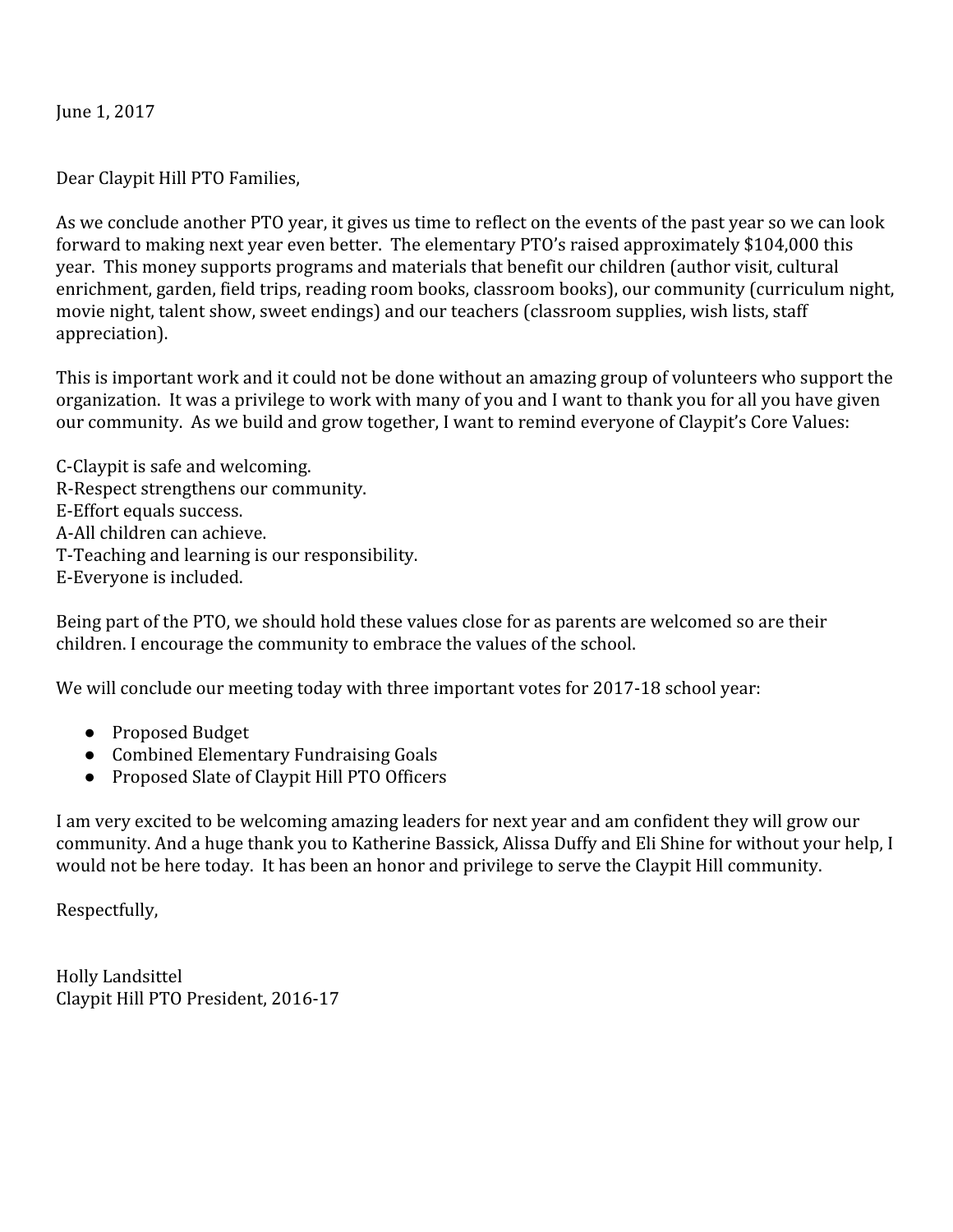### Review of 2016-17

The PTO activities can be divided into four main areas: School Enrichment, Social Events, Community Events, and Fundraising. To make these events happen every year, the PTO calls on many parent volunteers. The PTO would like to take the opportunity to formally recognize some of these individuals.

First, it is important to recognize a few key individuals who work tirelessly in the background. **Alissa** Duffy, our VP, led our eblast communication efforts this year – a job requiring dedication and being on top of it all! She has great perspective and energy and we are excited that Alissa will remain on the board next year! Eli Shine, PTO Treasurer, who gave her vast knowledge and wisdom to the PTO this year. Her incredible organization skills allowed the PTO to function smoothly. Her presence will be missed next year in the community. Katherine Bassick, secretary, for taking copious notes and always having a great perspective to share. I am very excited that Katherine will remain in this role for next year. And a special thank you to Kris Gilchrist-Minasidis who has continued to help with webpage and Facebook despite graduating from the Claypit Hill community. And for **Meredith Tobe's** efforts to keep Facebook current with posts and important community information! She has brought us to another level of PTO communication!

The most prolific way the PTO contributes to the community is through **school enrichment**.

Thanks to Kristen Snyder and Ashley Boyer for another year of great cultural enrichment. The children enjoyed three programs. In November, "Manguito, A Musical Journey to the Caribbean" performed the joyous music of Latin America such as the rumba, bomba, plena, and Dominican merengue. In February, Karim Nagi performed "Arabiqa" which introduced students to the Arab and Muslim cultures. In May, the students watched Lasermania perform, "Prismatic Magic Laser Show". In addition, the cultural enrichment committee supported a grant for Bret Bataclan, a mural in-residency which can be viewed in the cafeteria.

The "Just Like Me" program promotes the message that, regardless of our differences, everyone shares the need for respect, self-esteem, family, friendship, accomplishment, and independence. A huge thank you to our organizers, Meredith Tobe and Jennifer Varney who work so hard to keep this program running smoothly in the classrooms throughout the year. There are 6 units presented every year and the program offers parents an opportunity to make a meaningful contribution to the community and work directly with the children. Thank you to all the parent volunteers who made it into the classroom to share in this amazing program!

Our library depends heavily on the weekly volunteers who help keep it clean, organized, and check-in and out the books. Of course, we all owe a huge thank you to **Amy Caputa**, who took on the role of library volunteer manager this year. This requires consistent engagement and constant communication. It is an essential role in the school experience so please take the time to thank Amy for her efforts.

We held two principal coffees this year. In the fall, the coffee focused on executive functioning in elementary children. In the spring, the 5<sup>th</sup> grade presented the STEAM projects they worked on in their classroom with a one year grant from WPSF. Thank you to **Kristin Chisum** for organizing the coffees! A lot of thought and work goes on in the background for a coffee to happen.

In addition to our two principal coffees, the PTO sponsored 2 joint elementary school events including the school budget presentation and an internet safety night presentation. A 3<sup>rd</sup> joint coffee was sponsored by the math department inviting the community to participate in math games!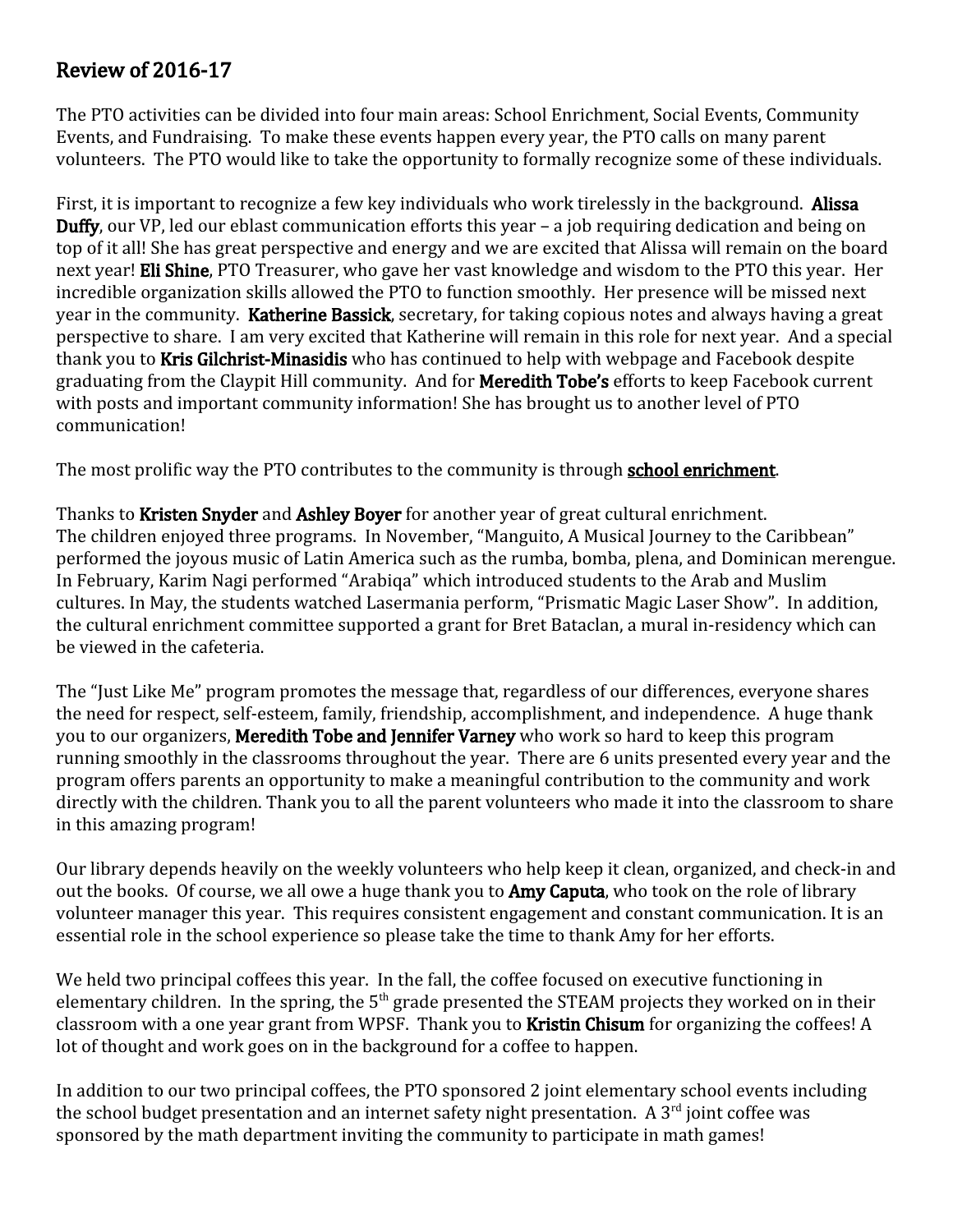Our room parents are an essential part of our community bridging the gap between parents and classrooms. Marcia Irwin has done a fabulous job of organizing the room parents and keeping the communication flowing when needed throughout the year. Thank you to Marcia and all the parent volunteers who took the time to help with the "extras" that make the classroom experience so special each year! The room parents for 2016-17 were: Mary Farley, Peace Nguyen, Tara Whitcher, Lainie Loveless, Marni Canterbury, Julie Norton, Cathy Basrak, Rebecca Chasen, Risa Burgess, Jeannine DeFrancesco & Azelene Edouarzin, Amanda Fiori, Annabella Jucius, Melissa Spilman, Renee Sophocles, Miti Koopersmith, Mary LeBlanc, Sumita Cook, Marcia Irwin, Meg Gargano, Lani Camacho, Anne Brensley, Cherish Grant-Dixon, Jennifer Medeiros, Amanda Melander, and Robin Jones.

For several years, **Luciana Prunier** has diligently put up all our sandwich boards. It requires a quick email and the next day, magically, the sign has appeared and disappears when the event is over. This is such an important communication tool for our PTO and requires a parent volunteer willing to lug signs and letters back and forth. Please take a moment and thank Luciana when you see her – she has been such an important part of the PTO.

A new addition to our growing community has been the staff photo board similar to the one present in the other elementary schools. It takes time and coordination to update the photo board each year. Michelle Shields and Kat Newton took on the job of updating the board this year, including taking pictures of new staff before school started! Shirra Baston has been our expert in house printer for photos and labels! Thank them for their efforts!

Our Welcome Committee has been a new effort last year as Wayland integrates many more new families to our school system. Thank you to our amazing Welcome Committee hosted by **Maura Feldman** and Catherine Kiernan who put in time over the summer! In June, we took our new families on a tour of the school and provided an overview of the school day. On August 28<sup>th</sup>, we introduced our new families to Claypit at our kindergarten and new family Popsicle Playground Play Date. The welcome continued with a new family coffee on September  $6^{\rm th}$  and a fall play date on November  $6^{\rm th}$ .

Finally, the Building and Grounds committee consisting of **Katrin Schliewen, Emily Weintraub**, and Mary Farley have worked so hard to update the garden beds, rebuild rock walls, and work with the town to get our landscaping back in shape after the window project. The efforts could be witnessed by the amazing bulbs that came up in early spring. Thank you for keeping our landscaping moving forward!

A special thank you to **Rebecca Lloyd** who has jumped in and taken on management of the vegetable garden and composting efforts for the school.

The PTO continues to add to the community by providing some **social events** throughout the year. Movie nights are one such gathering of the Claypit community. It is a lot of work selecting the movies, keeping the kids in check, and making sure the technology works! Thank you to **Amy Ferrer, Liz** Malgari, and Cindy Reardon for leading the charge!

Another community event that brings all three elementary schools together is Bingo Night. It takes organization and communication to help make this night amazing. Thank you to Vivian Huang (technology guru), Mei-Lyn Kingsley, and Maureen White for making this another successful year!

Near the end of the year, the kids provide the entertainment at the Talent Show. Thank you to the group of parents (Ashley Boyer, Melissa Bell-Davis, Liz Garcia, and Melissa Umina) who work hard to make the kids show move smoothly and provide fun for all.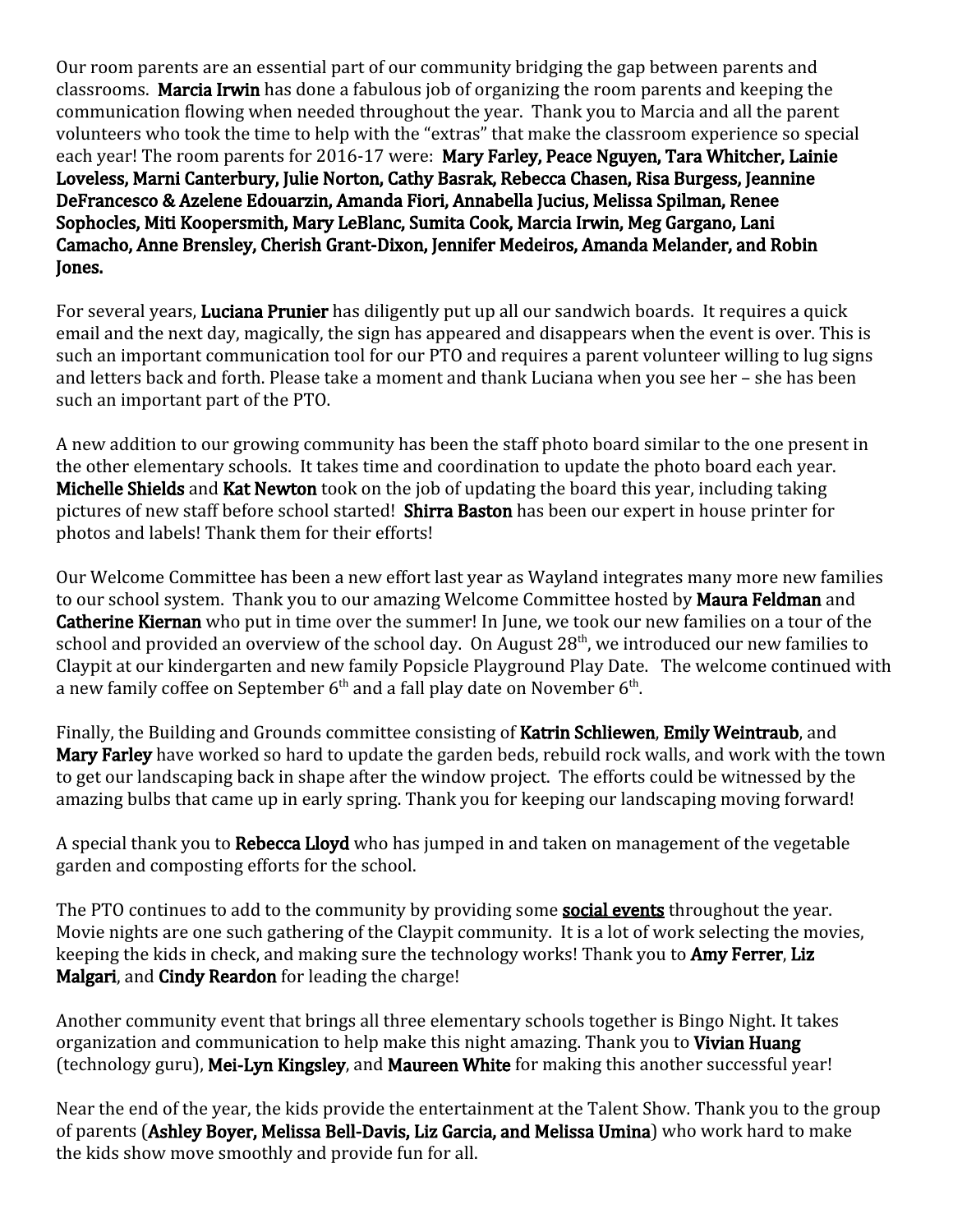The end of the year provides one last opportunity to bring the community together with the Sweet Endings party. Thank you for all the hard work by Liz Garcia to make this a fun last hoorah!

For the fifth grade, the whole year provides opportunities for social events with each other and fifth graders from Happy Hollow and Loker. Thank you to all the parents who volunteered to make the events special and the organizers this year Jean Prince and Lauren Reynolds.

Every other year, the elementary schools host the World's Fair where families are able to share their cultures with the community. Rebecca Lloyd deserves a huge thank you for organizing this event and making it look effortless. And a thank you to all the families who shared their cultures!

The Claypit Hill community also participates in important **community events**. Every month the school provides donations for the Parmenter food pantry. Thank you to **Destiny Bartletta** for gathering and transporting all these donations!

The Holiday Gift drive allows the community to provide holiday gifts for foster children in need in our area. This year our amazing leaders, Shirra Baston and Dana Cooper, delivered gifts for 83 kids and 8 extra bags of items!

Last, but certainly not least, is our PTO **fundraising efforts**. These efforts allow the PTO to pay for various school needs.

The first campaign is Gift Your Child in the fall where the PTO asks for a \$100 donation per child. Mauren White, who has run this effort for the past 2 years, has put a lot of effort into stuffing envelopes and teacher mail boxes to make sure parents don't forget! Thank you for all your time!

The second major campaign is the Backpack Auction. Kate Andersson and Allison Kates led Claypit's team for the auction. This team works in conjunction with other schools to gather items, organize the print copy, and resolve all the bids to raise money for the schools. This is a lot of work and we appreciate their help in making the auction successful.

The scholastic book fairs also provide another source of revenue for the PTO. The kids are always very excited to see the books arrive and have a chance to buy their own reading material. Thank you to Amanda Ciaccio and Trystan O'Leary for all the background efforts that make these two fairs run smoothly!

Finally, school pictures also provide funds for the PTO every year. A big thank you to **Mei-Lyn Kingsley** and Lani Camacho for organizing the indoor pictures this year! Despite the weather, the curve ball did not deter the school picture team from creating great lasting memories! Thank you for your efforts!

Thank you to all the parents who have come together to help the school on their journey to "180 days of Awesome"!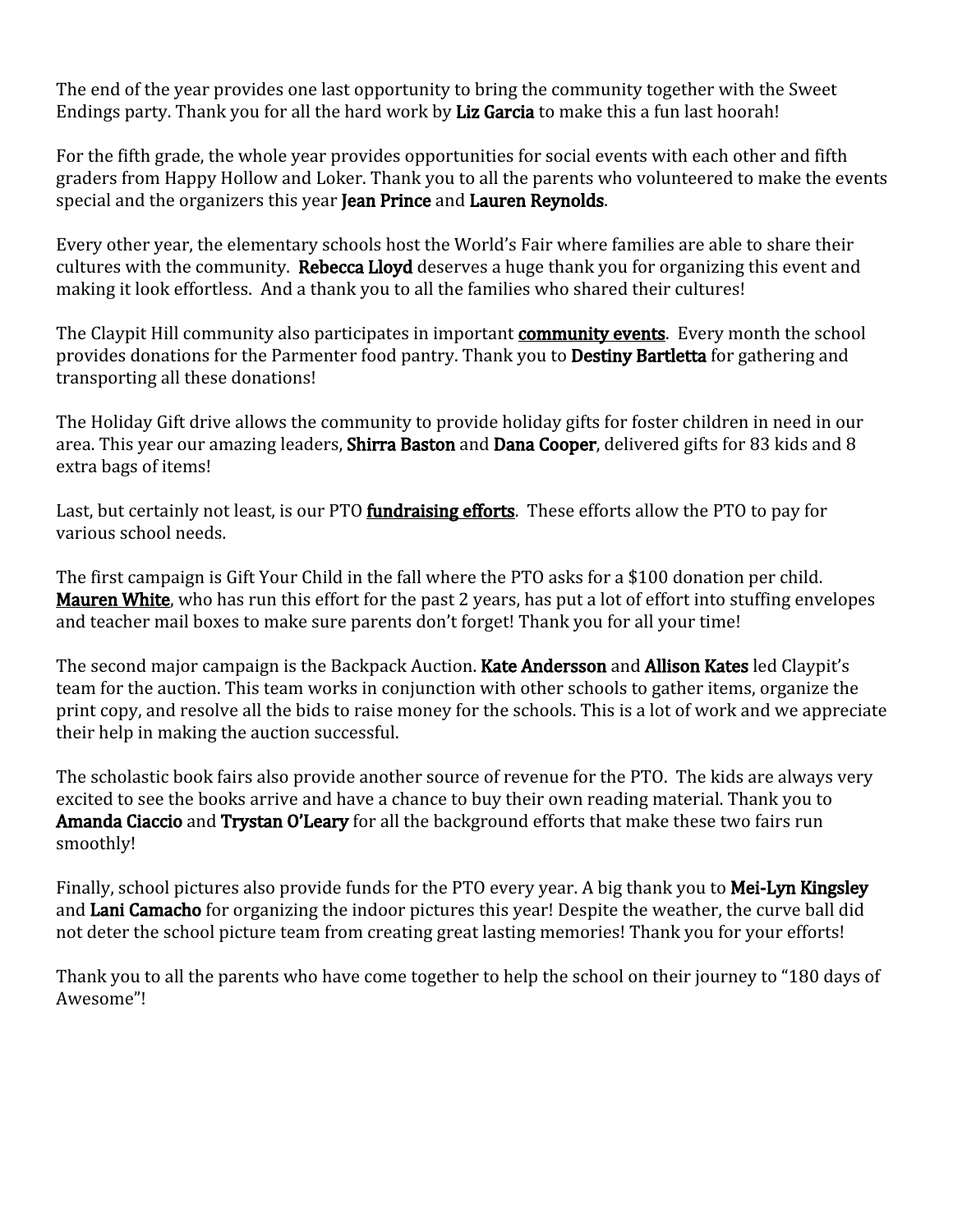# Annual Meeting Votes

We will be voting on the following items this morning in order to present to the Town-Wide PTO Meeting on Friday, June 9<sup>th</sup>:

- 1) 2017-2018 Budget: After each year of fundraising, we plan for the next year's spending. All elementary PTO fundraising is pooled town-wide and the proceeds are divided among the three schools based on a formula that takes into account fixed costs and the number of students in each of the elementary schools. The proposed budget for the 2017-2018 school year and the proposed combined Elementary fundraising goals for 2017-2018 are listed in the back of this packet.
- 2) Proposed Slate of Claypit Hill PTO Officers 2017-2018 and Townwide Rep: The PTO Board oversees the appointment of committee heads, the work of the committees, and the expenditure of funds based on the approved budget. This year's nominating committee proposes the following candidates for the Executive Board for the 2017-2018 school year:

| Co-Presidents:              | Dana Cooper and Lainie Loveless |
|-----------------------------|---------------------------------|
| <b>Vice President:</b>      | <b>Peace Nguyen</b>             |
| Secretary:                  | <b>Katherine Bassick</b>        |
| Treasurer:                  | <b>Stephanie Capello</b>        |
| Ways & Means:               | <b>Maureen White</b>            |
| <b>Past Vice-President:</b> | <b>Alissa Duffy</b>             |

The Wayland Public Schools PTO is governed by a town-wide Board, which will consist of the President of each PTO plus one other elected representative from each school. This year's nominating committee proposes the following candidate for the Wayland Public Schools PTO Board for the 2017-2018 school year:

#### Peace Nguyen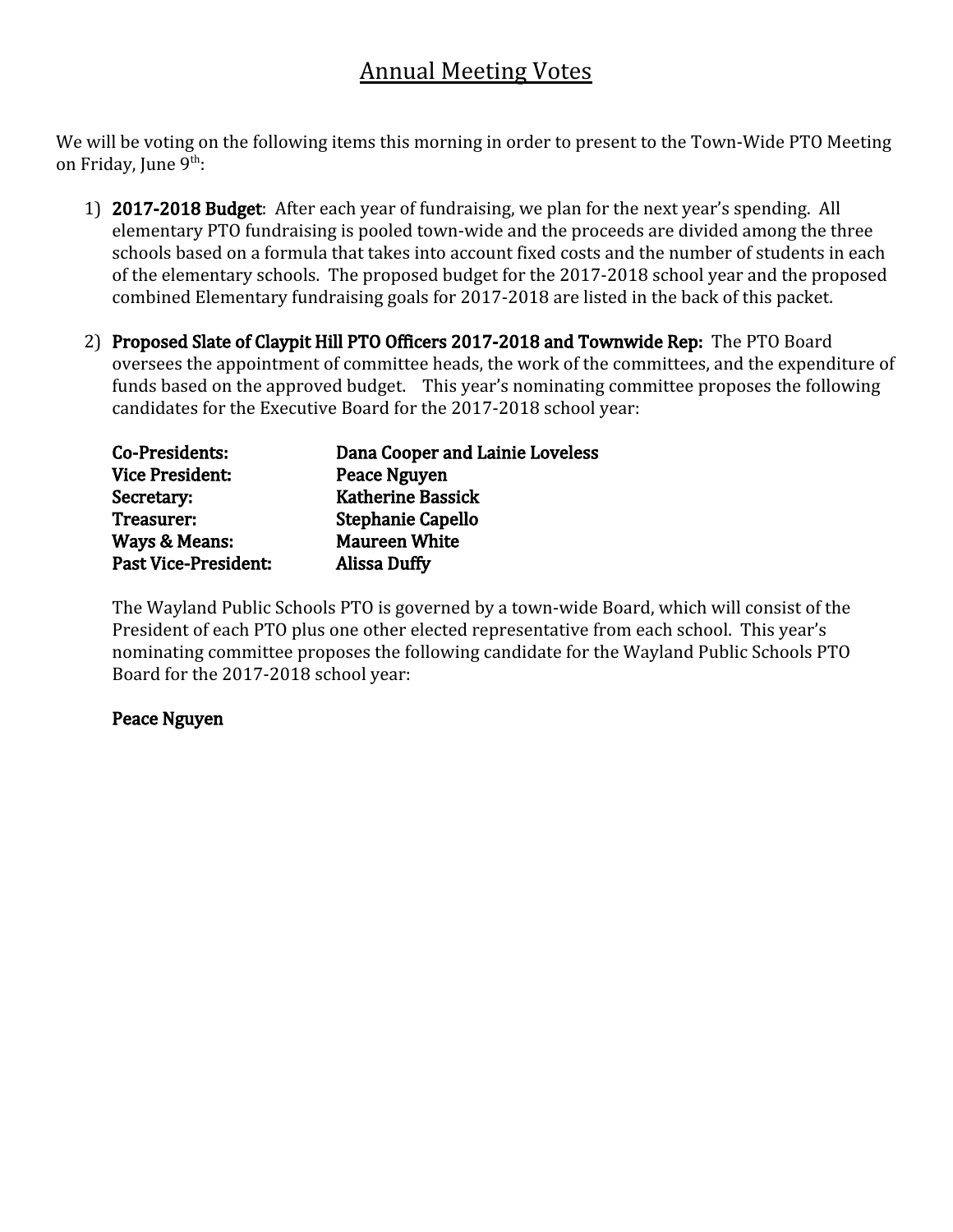#### COMBINED ELEMENTARY FUNDRAISING GOALS 2017-2018

## Proposed 2017-2018 4120- Book Fair \$ 12,000.00 4130- Directories \$ 0.00<br>4160- School Photos \$ 9,000.00 4160- School Photos 4182- Spring Choice \$ 0.00 4220- Gift Your Child \$48,000.00 4240- Donations\* \$ 1,000.00<br>4400- Backpack Auction \$ 25,000.00

4400- Backpack Auction \$ 25,000.00<br>4600- Joint Social Events\*\* \$ 1,500.00 4600- Joint Social Events\*\* Total \$96,500.00

\* = Donations other than Gift Your Child

\*\*= Bingo, social events that may produce a small profit